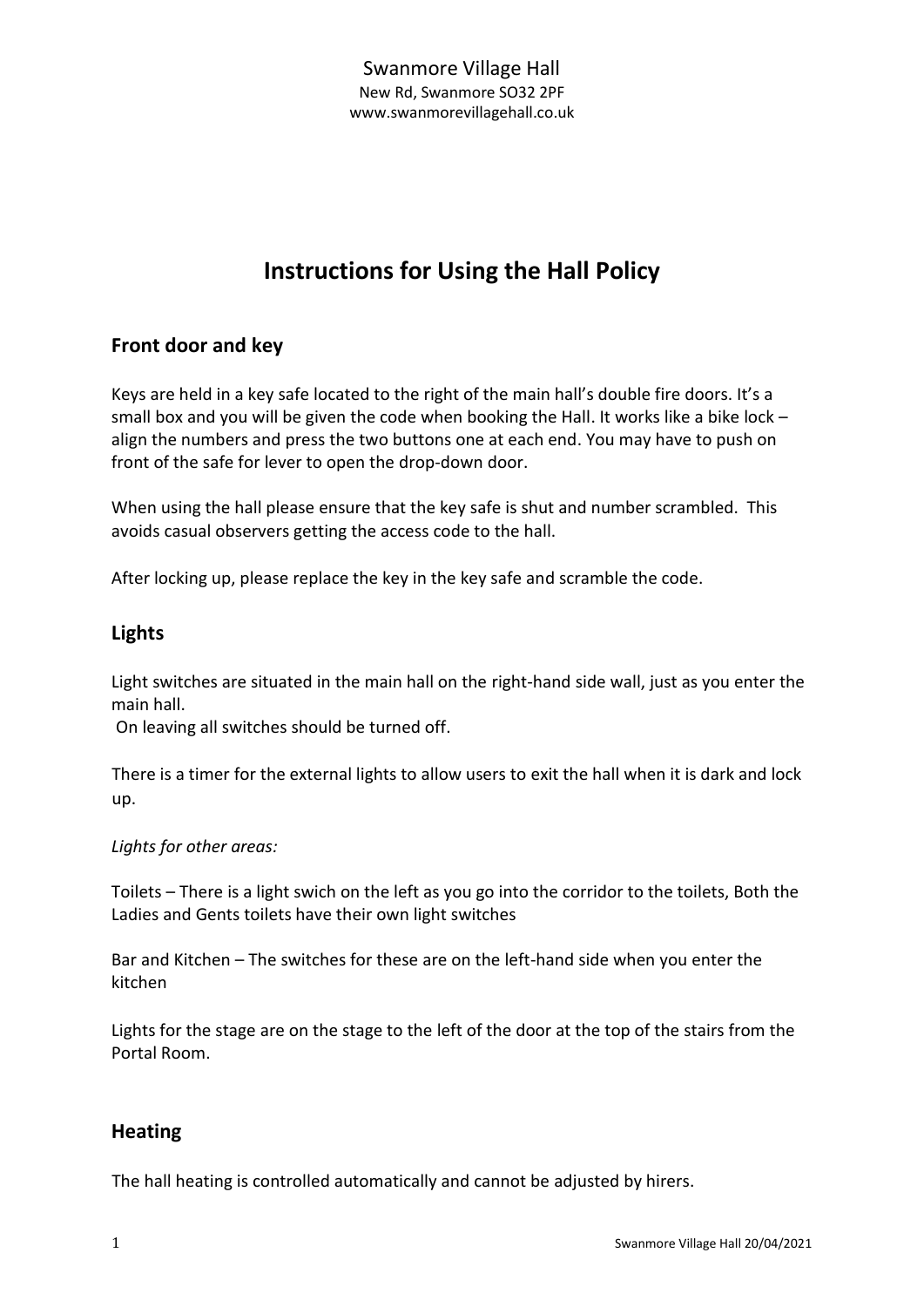#### Swanmore Village Hall New Rd, Swanmore SO32 2PF www.swanmorevillagehall.co.uk

# **Tables and Chairs**

Tables are located underneath the stage, in the last cupboard at the far end of the hall. The wooden front lifts out to give you access. To close the fronts, seat the two metal pins into the matching holes in the ground and it should slot cleanly back into place.

Chairs are available all around the hall.

Please return all tables and chairs back to where you found them after your hire.

#### **Water**

In the unlikely event of a water leak, immediately notify one of the hall committee using the numbers on the list on the notice board by the telephone or the booking secretary.

#### **Hot Water**

There is a hot water heater in the kitchen for making hot drinks. Switch it on at the wall. It heats up very quickly.

Please, remember to switch it off again at the end.

#### **Oven**

If using the oven or hob, there is a lighter in the drawer next to the cooker. When lighting, please, keep the gas knob held in for about 10 seconds, otherwise the flame will go out. It's a bit like a camping stove.

#### **Cups, Saucers, Jugs**

All can be found in the kitchen cupboards.

Please, wash, dry and return to the cupboards when finished.

#### **Rubbish**

There is very limited rubbish bin facilities at the Village Hall. Please take all you rubbish with you at the end of your session and dispose of it responsibly.